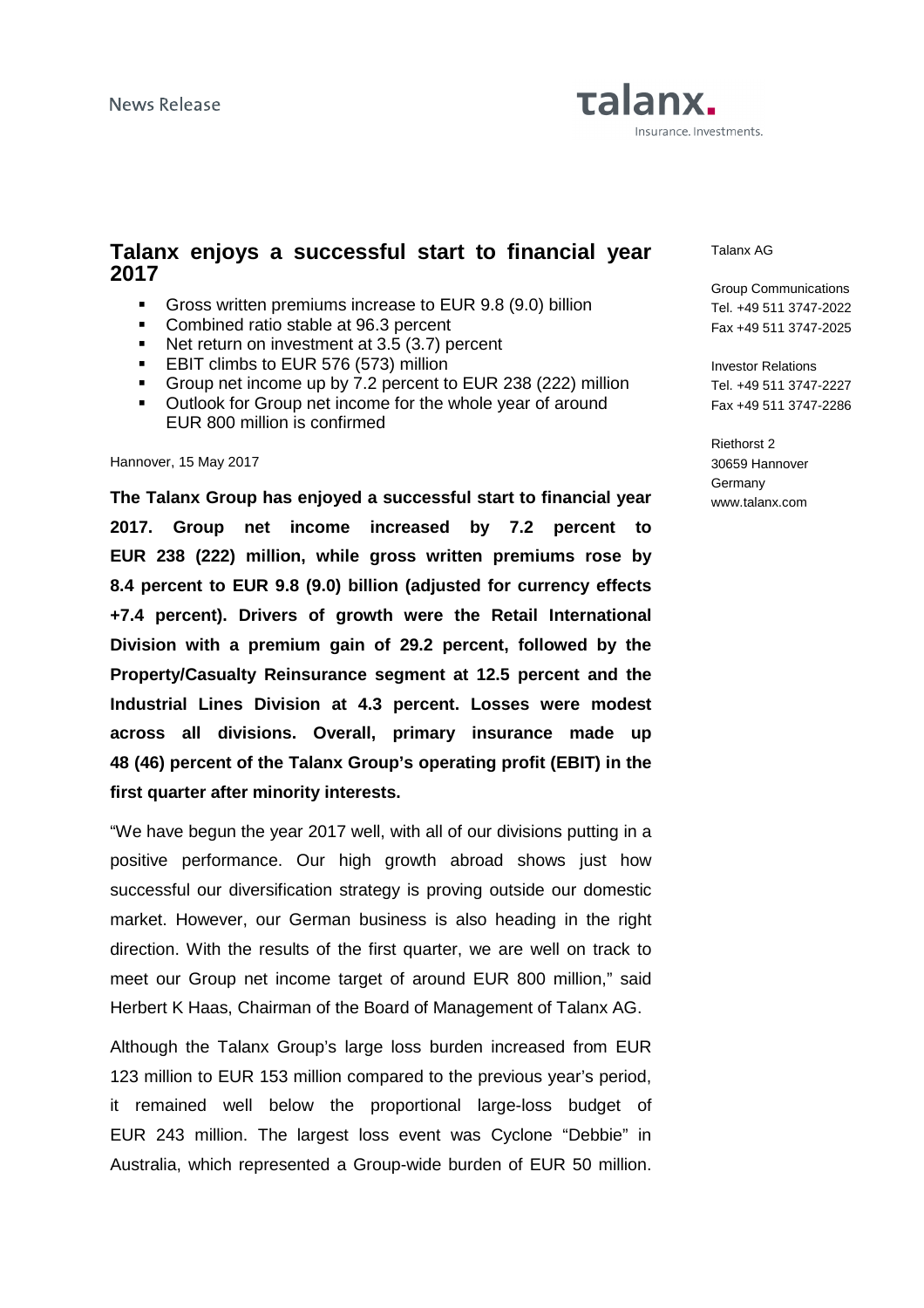

Nevertheless, a marginally lower expense ratio kept the combined ratio unchanged at 96.3 (96.3) percent.

The underwriting result improved slightly by 1.6 percent to EUR -415 (-422) million, while net investment income stood at EUR 1,011 (1,022) million. Talanx generated a consolidated net return on investment of 3.5 (3.7) percent. EBIT remained virtually unchanged in the first quarter at EUR 576 (573) million, with Group net income at EUR 238 (222) million. With EUR 11 million, the Industrial Lines Division proved the biggest contributor to this growth of 7.2 percent or EUR 16 million.

In addition to its positive business development, the Group can also report a healthy capitalisation level. Excluding transitional measures, its Solvency II ratio as at 31 December 2016 was a solid 186 (171) percent, putting it in the upper half of the target range of between 150 and 200 percent.

### **Industrial Lines: strong premium growth abroad**

In line with the strategy, the Industrial Lines Division posted strong premium growth, particularly abroad and above all in France and the USA. In Germany, the measures taken to optimise the portfolio began to bear fruit. Nevertheless, also in the domestic market could pleasing new contracts be made. Rising by some 4.3 percent, total premium income amounted to EUR 2.0 (1.9) billion. Retention climbed further to 56.4 (55.5) percent.

The division's combined ratio improved to 96.5 (97.6) percent, also thanks to the marine line with its significantly better combined ratio of 86.7 (105.4) percent. Efforts to optimise the portfolio have been paying off here too and have meant that this line has also improved its ratio of premiums to accepted risk. The division generated an underwriting profit of EUR 19 million, up from EUR 13 million in the prior period. Net investment income increased by 38.0 percent to EUR 69 (50) million,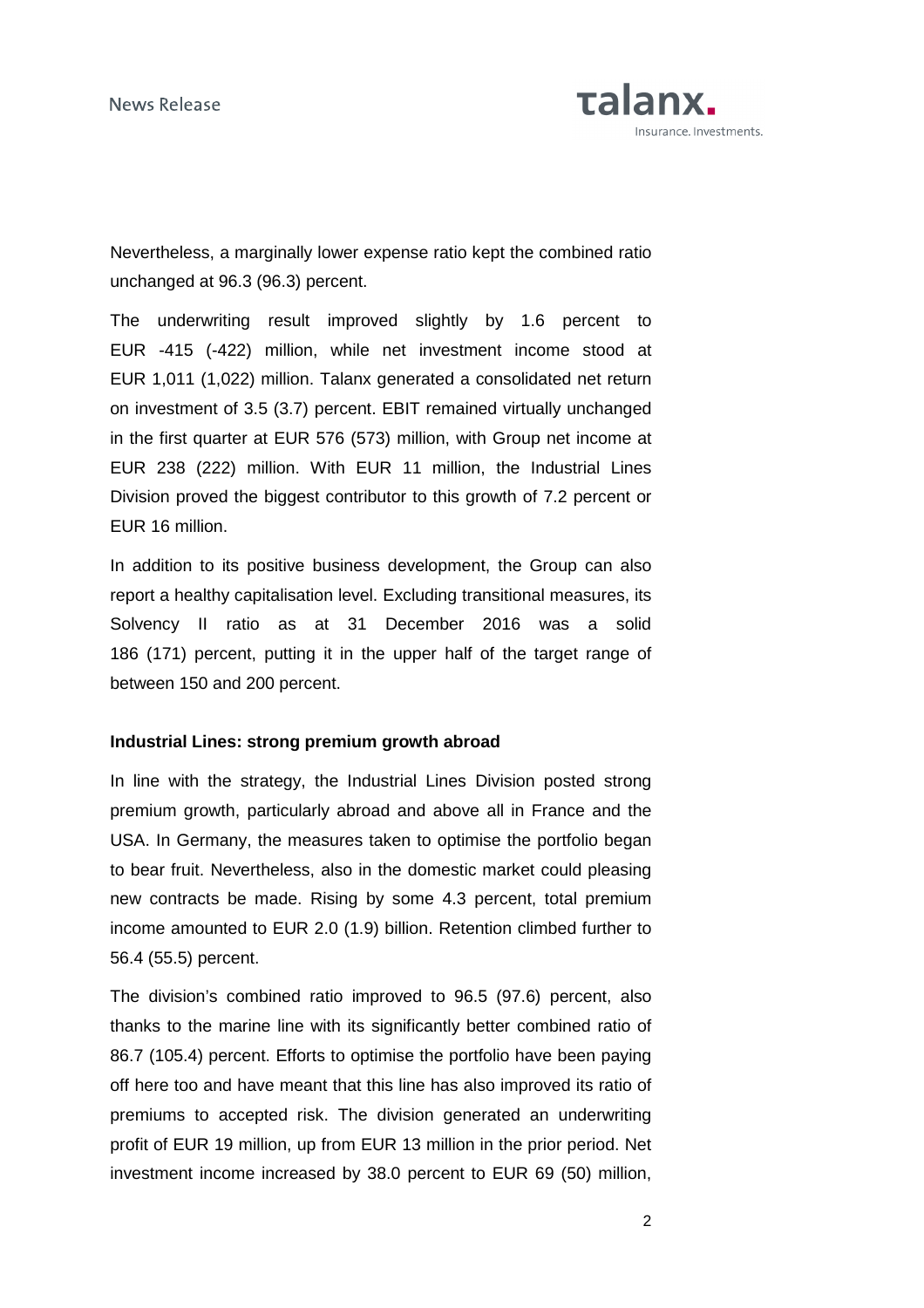

while EBIT rose by 8.1 percent to EUR 80 (74) million. Contribution to Group net income climbed significantly to EUR 59 (48) million.

#### **Retail Germany: major improvement in the combined ratio**

The Retail Germany Division continued its positive performance on the back of persistent efforts to implement the KuRS modernisation programme rigorously. In the Property/Casualty Insurance segment, premium income increased and the combined ratio enjoyed a pleasing trend. Premium income in the Life segment remained virtually on a par with the prior year's period. Overall, the division contributed EUR 19 (29) million to Group net income in the first quarter of 2017.

### Property/Casualty Insurance segment: pleasing premium growth

In the Property/Casualty Insurance segment, gross written premiums rose slightly in comparison with the previous year by 1.3 percent to EUR 759 (749) million, having suffered a longer phase of declines before. The underwriting result increased significantly to EUR -6 (-13) million. This in turn benefited the combined ratio, which improved by 2.1 percentage points to 101.7 (103.8) percent. After adjusting for investments in the KuRS modernisation programme, the combined ratio would have stood at 99.2 (101.6) percent and thus in the third consecutive quarter below 100 percent. Net investment income increased to EUR 25 (22) million due to higher disposal gains, while the operating result climbed to EUR 13 (6) million.

## Life segment: premiums stable despite switch to capital-efficient products

Gross written premiums in the Life segment amounted to EUR 1.1 (1.2) billion. Although regular premiums fell as expected due to higher outflows of EUR 42 million in 2016, single premiums rose by EUR 33 million, substantially resulting from the strong sales of biometric products. Measured using the annual premium equivalent (APE), new life insurance business remained virtually stable at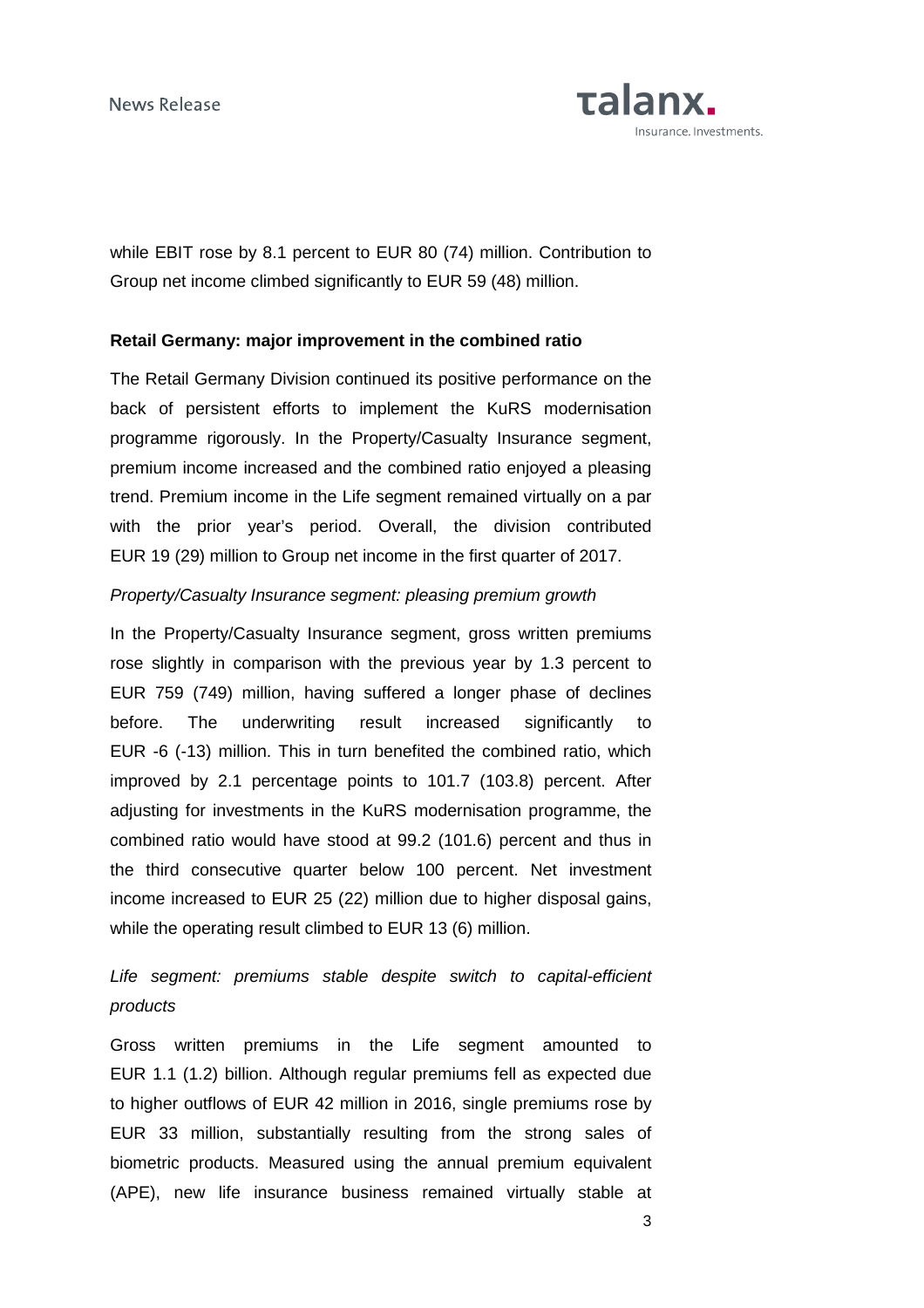

EUR 94 (97) million despite the switch to capital-efficient and biometric products that was largely completed in the prior year.

The underwriting result improved to EUR -416 (-465) million. This figure is determined primarily by policyholder participation in net investment income, which fell by 15.2 percent to EUR 435 (513) million. The main reason behind this drop was a fall in the realisation of hidden reserves to finance the Zinszusatzreserve. EBIT decreased to EUR 21 (41) million, due chiefly to lower net investment income.

## **Retail International: strong premium growth in Europe and Latin America**

The Talanx Group's Retail International Division enjoyed encouragingly strong growth, with gross written premiums increasing by 29.2 percent to EUR 1.5 (1.1) billion in the first quarter. Adjusting for currency effects would result in similarly strong growth of 25.8 percent. Across the board, the two regions of Europe (+30.2 percent) and Latin America (+27.4 percent) were equally responsible for these higher premiums.

The combined ratio remained more or less unchanged at 96.6 (96.2) percent. It was not impaired by strong growth, especially in Central and Eastern Europe. The loss ratio continued to be affected by higher costs for replacement parts due to falling local currencies and the associated claims inflation. Besides, wild fires in Chile made the loss ratio go up. This is compensated by a decline of the expense ratio, among other things through cost optimisation in the Polish subsidiary Warta and in Brazil. The underwriting result remained virtually stable at EUR 7 (8) million. Net investment income increased by 8.8 percent to EUR 87 (80) million, while EBIT rose by 3.3 percent compared to the same period in the prior year to EUR 63 (61) million. Contribution to Group net income increased by 11.1 percent to EUR 40 (36) million.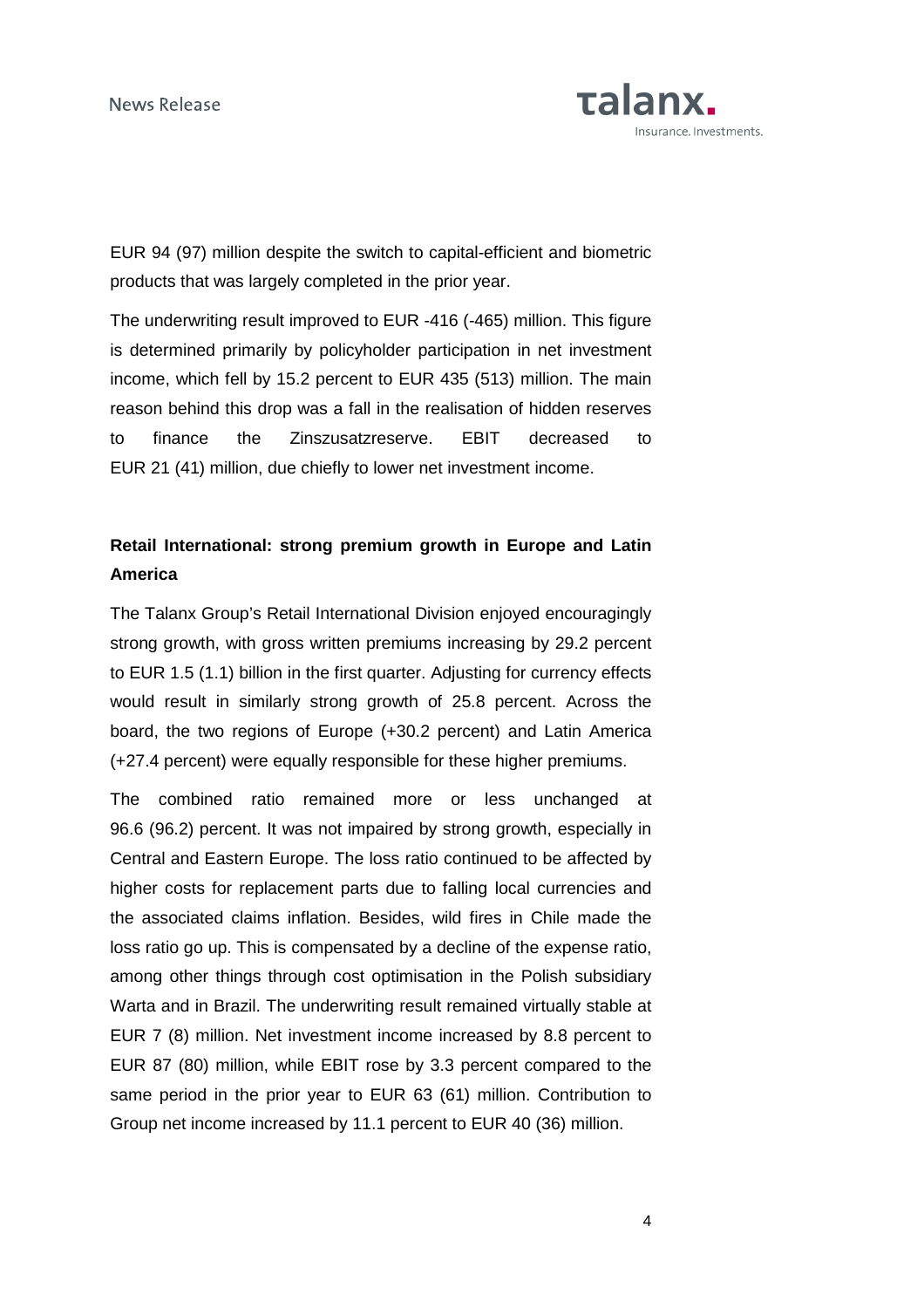

## **Reinsurance: treaty renewals at the start of the year boost premium income**

The Reinsurance Division began financial year 2017 with pleasing premium growth, particularly in the Property/Casualty Reinsurance segment. However, its contribution to Group net income fell by 7.0 percent to EUR 132 (142) million.

### Property/Casualty Reinsurance segment: competition remains fierce

Following the welcome outcome to the treaty renewals as at 1 January 2017, Property/Casualty Reinsurance enjoyed a marked 12.5 percent rise in gross written premiums to EUR 2.8 (2.5) billion. Although the combined ratio deteriorated overall by 0.9 of a percentage point to 95.6 (94.7) percent, it remained below the 96 percent mark. A higher volume of claims pushed the underwriting result down by 9.0 percent to EUR 91 (100) million as at 31 March 2017. Net investment income grew by 17.4 percent to EUR 250 (213) million in the reporting period, bringing EBIT up slightly by 1.6 percent to EUR 315 (310) million.

## Life/Health Reinsurance segment: gross premium income falls as expected

Gross written premiums in the Life/Health Reinsurance segment declined slightly by 1.6 percent to EUR 1.7 (1.8) billion in line with expectations. The underwriting result deteriorated to EUR -114 (-68) million. Net investment income fell by 5.7 percent in the first quarter of 2017 to EUR 148 (157) million. Following a strong showing in the prior year's period, segment EBIT fell by 16.5 percent to EUR 86 (103) million.

### **Outlook for 2017**

The Talanx Group is reaffirming its outlook for financial year 2017with a Group net income of around EUR 800 million. Based on steady exchange rates, Talanx is anticipating gross premium income to grow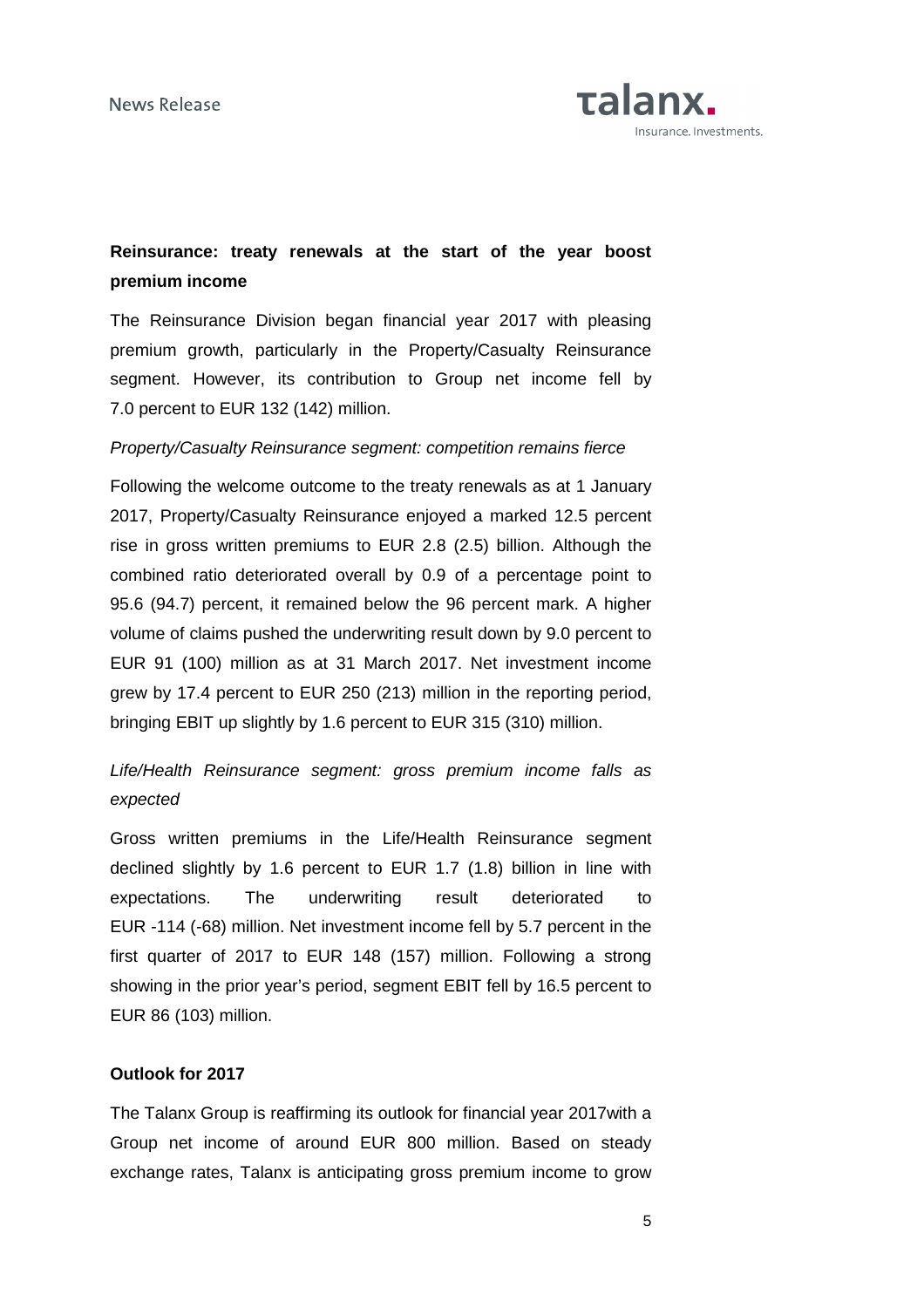by more than 1.0 percent. The net return on investment should be at least 3.0 percent and the return on equity over 8.0 percent. These targets assume that there will be no negative developments in the currency and capital markets and that large losses will remain in line with expectations. It is intended for the financial year 2017 to pay out 35 to 45 percent of Group net income as dividends.

### **Key data from the Talanx Group income statement, Q1 2017, consolidated (IFRS)**

| <b>EUR million</b>                                                                    |       | Q1 2017 Q1 2016 | $+/-$           |
|---------------------------------------------------------------------------------------|-------|-----------------|-----------------|
| Gross written premiums                                                                | 9,752 | 8,995           | $+8.4%$         |
| Net premiums earned                                                                   | 6,692 | 6,266           | $+6.8%$         |
| Combined ratio in property/casualty<br>insurance and Property/Casualty<br>Reinsurance | 96.3% | 96.3%           | $+/-0.0\%$ pts. |
| Net investment income                                                                 | 1,011 | 1,022           | $-1.1%$         |
| Operating profit (EBIT)                                                               | 576   | 573             | $+0.5%$         |
| Group net income (after non-controlling<br>interests)                                 | 238   | 222             | $+7.2%$         |
| Return on equity <sup>1</sup>                                                         | 10.3% | 10.6%           | $-0.3%$ pts.    |

1) Annualised net income for the reporting period excluding non-controlling interests relative to average equity excluding non-controlling interests.

All documentation relating to the interim report: http://www.talanx.com/investor-relations/presentations-andevents/disclosure/2017.aspx?sc\_lang=en

Financial calendar: http://www.talanx.com/investorrelations/finanzkalender/termine.aspx?sc\_lang=en

#### **About Talanx**

With premium income of EUR 31.1 billion (2016) and about 20,000 employees, Talanx is one of the major European insurance groups. The Hannover-based Group is active in some 150 countries. Talanx operates as a multi-brand provider with a focus on B2B insurance. Under the HDI brand, which can look back on more than 100 years of tradition, Talanx operates both in Germany and abroad in industrial insurance as well as retail business. Further Group brands include Hannover Re, one of the world's

**Talanx.** 

Insurance. Investments.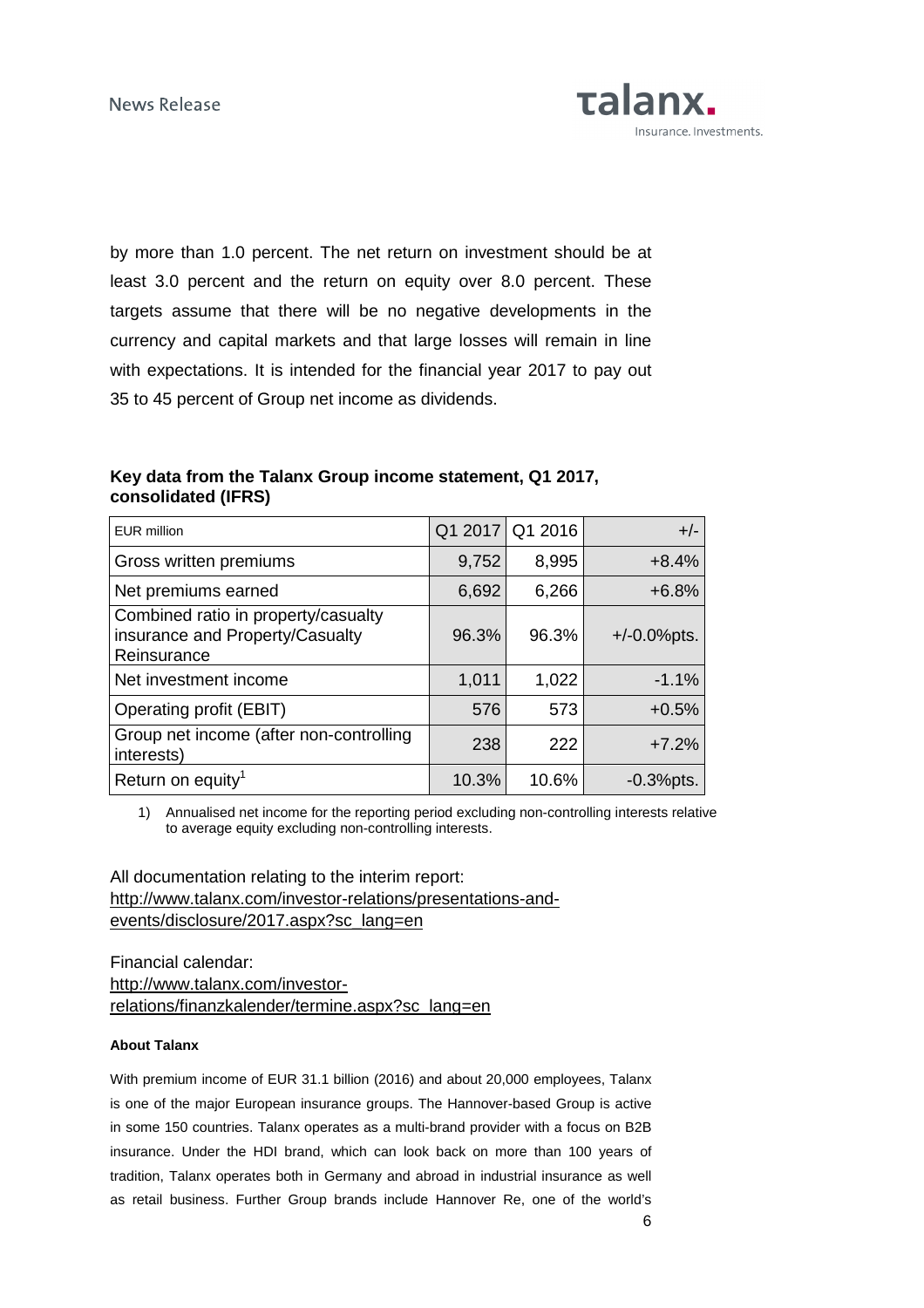

leading reinsurers, Targo insurers, PB insurers and Neue Leben, the latter all specialised in bancassurance, as well as the Polish insurer Warta. Talanx Asset Management is one of the top asset management companies in Germany and manages the assets of the Talanx Group. With its subsidiary Ampega Investment, Talanx Asset Management is also an experienced provider of solutions for outsourcing in the B2B market. The rating agency Standard & Poor's has given the Talanx Primary Group a financial strength rating of A+/stable (strong) and the Hannover Re Group one of AA–/ stable (very strong). Talanx AG is listed on the Frankfurt Stock Exchange in the MDAX as well as on the stock exchanges in Hannover and Warsaw (ISIN: DE000TLX1005, German Securities Code: TLX100, Polish Securities Code: TNX).

You can find additional information by going to www.talanx.com.

Follow us on Twitter: twitter.com/talanx\_en.

Current photographs and company logos are available at http://mediathek.talanx.de.

#### For **media enquiries** please contact:

| Andreas Krosta      | Tel.: +49 511-3747-2020               |
|---------------------|---------------------------------------|
|                     | E-mail: andreas.krosta@talanx.com     |
| Dr. Kerstin Bartels | Tel.: +49 511-3747-2211               |
|                     | E-mail: kerstin.bartels@talanx.com    |
| Christoph Boßmeyer  | Tel.: +49 511-3747-2094               |
|                     | E-mail christoph.bossmeyer@talanx.com |

#### For **Investor Relations** please contact:

| Carsten Werle, CFA | Tel.: +49 511-3747-2231          |
|--------------------|----------------------------------|
|                    | E-mail: carsten.werle@talanx.com |
| Marcus Sander, CFA | Tel.: +49 511-3747-2368          |
|                    | E-mail: marcus.sander@talanx.com |

#### **Disclaimer**

This news release contains forward-looking statements which are based on certain assumptions, expectations and opinions of the Talanx AG management. These statements are, therefore, subject to certain known or unknown risks and uncertainties. A variety of factors, many of which are beyond Talanx AG's control, affect Talanx AG's